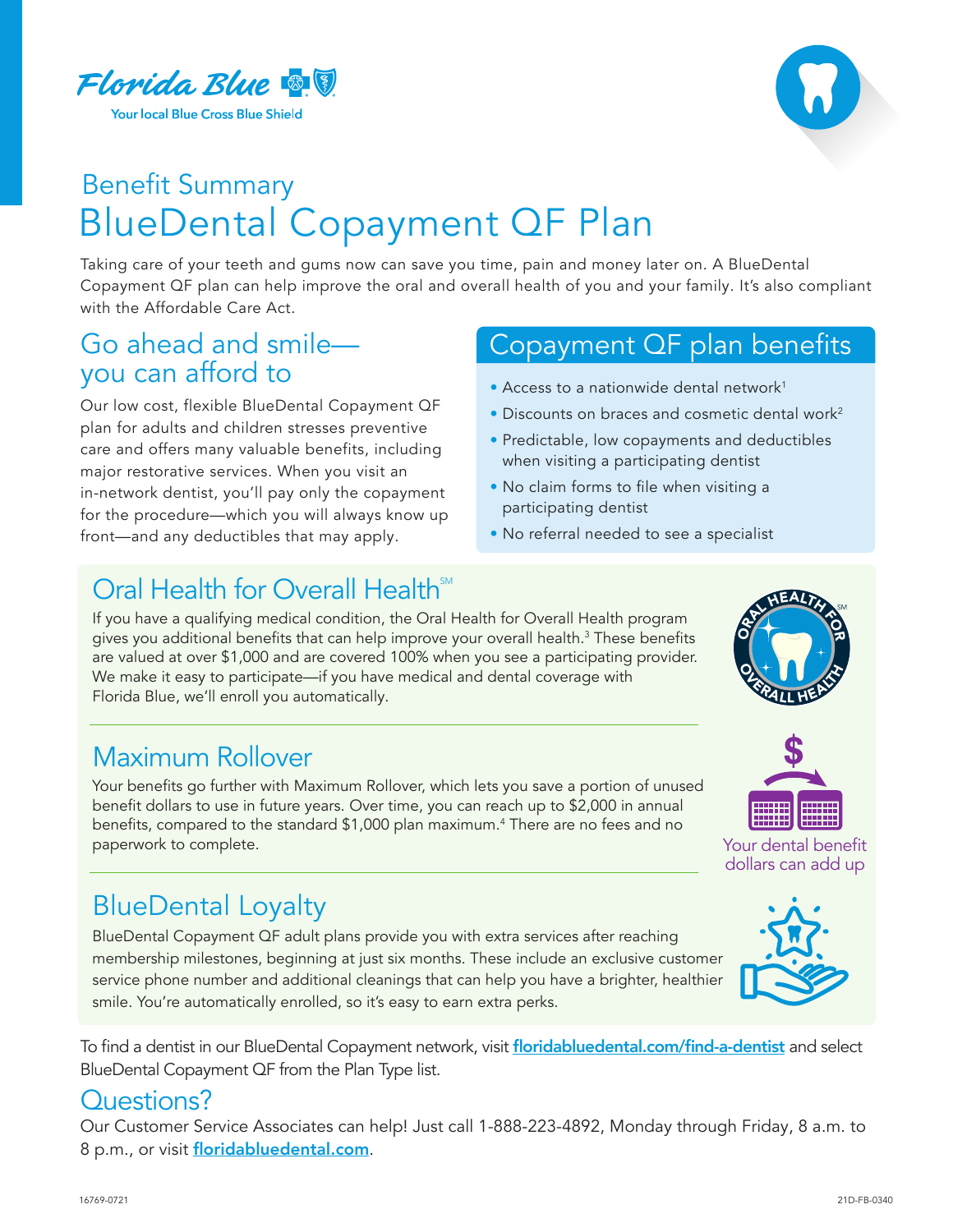### BlueDental Copayment QF Plan

In-networkYou Pay Out-of-network You Pay

| PEDIATRIC BENEFITS (to age 19) <sup>5</sup>                         |                          |                                           |
|---------------------------------------------------------------------|--------------------------|-------------------------------------------|
| Deductible (applies to preventive, basic and major services)        | \$25                     |                                           |
| <b>Preventive Services</b>                                          | <b>NO WAITING PERIOD</b> |                                           |
| Oral exams                                                          | \$0                      | 20%                                       |
| Cleanings                                                           | \$0                      | 20%                                       |
| <b>Bitewing x-rays</b>                                              | \$0                      | 20%                                       |
| Fluoride treatment                                                  | \$0                      | 20%                                       |
| Sealant - per tooth                                                 | \$6                      | 20%                                       |
| <b>Basic Services</b>                                               | <b>NO WAITING PERIOD</b> |                                           |
| Amalgam restorations (one surface, primary/permanent)               | \$15                     | 40%                                       |
| Resin-based composite one surface, front tooth                      | \$20                     | 40%                                       |
| Emergency treatment for dental pain                                 | \$12                     | 40%                                       |
| Extraction - erupted tooth or exposed root                          | \$17                     | 40%                                       |
| <b>Major Services</b>                                               | <b>NO WAITING PERIOD</b> |                                           |
| Crown - porcelain fused to noble metal                              | \$302                    | 60%                                       |
| Root canal - molar                                                  | \$305                    | 60%                                       |
| Complete denture - upper                                            | \$375                    | 60%                                       |
| Upper partial - resin based                                         | \$296                    | 60%                                       |
| Medically necessary implants (pre-authorization required)           |                          |                                           |
| Surgical placement of implant body - endosteal                      | \$375                    | 70%                                       |
| Medically necessary orthodontics (pre-authorization required)       | \$375                    | 70%                                       |
| Out-of-pocket maximum if only one child is covered                  | \$375                    | Unlimited                                 |
| Out-of-pocket maximum if more than one child is covered             | \$750                    | Unlimited                                 |
|                                                                     |                          |                                           |
| <b>Additional Benefit Programs</b>                                  |                          |                                           |
| Oral Health for Overall Health                                      |                          | Included                                  |
| <b>ADULT BENEFITS (age 19 and older)</b>                            |                          |                                           |
| Deductible (only applies to basic and major services)               |                          | \$50                                      |
| <b>Preventive Services</b>                                          |                          | <b>NO WAITING PERIOD</b>                  |
| Oral exams                                                          | \$0                      | 20%                                       |
| Cleanings                                                           | \$10                     | 20%                                       |
| <b>Bitewing x-rays</b>                                              | \$0                      | 20%                                       |
| <b>Basic Services</b>                                               |                          | <b>6-MONTH WAITING PERIOD<sup>6</sup></b> |
| Full mouth x-rays                                                   | \$17                     | 40%                                       |
| Amalgam restorations (one surface, primary/permanent)               | \$15                     | 40%                                       |
| Resin-based composite one surface, front tooth                      | \$20                     | 40%                                       |
| Extraction - erupted tooth or exposed root                          | \$17                     | 40%                                       |
| Emergency treatment for dental pain                                 | \$12                     | 40%                                       |
| <b>Major Services</b>                                               |                          | <b>6-MONTH WAITING PERIOD<sup>6</sup></b> |
| Crown - porcelain fused to noble metal                              | \$302                    | 60%                                       |
| Complete denture upper                                              | \$382                    | 60%                                       |
| Root canal - molar                                                  | \$305                    | 60%                                       |
| Periodontal scaling and root planing - 4 or more teeth per quadrant | \$61                     | 60%                                       |
| <b>Additional Benefit Programs</b>                                  |                          |                                           |
| Maximum Rollover                                                    |                          | Included                                  |
| Oral Health for Overall Health                                      |                          | Included                                  |
| <b>BlueDental Loyalty</b><br>Adult annual maximum                   |                          | Included<br>\$1,000                       |